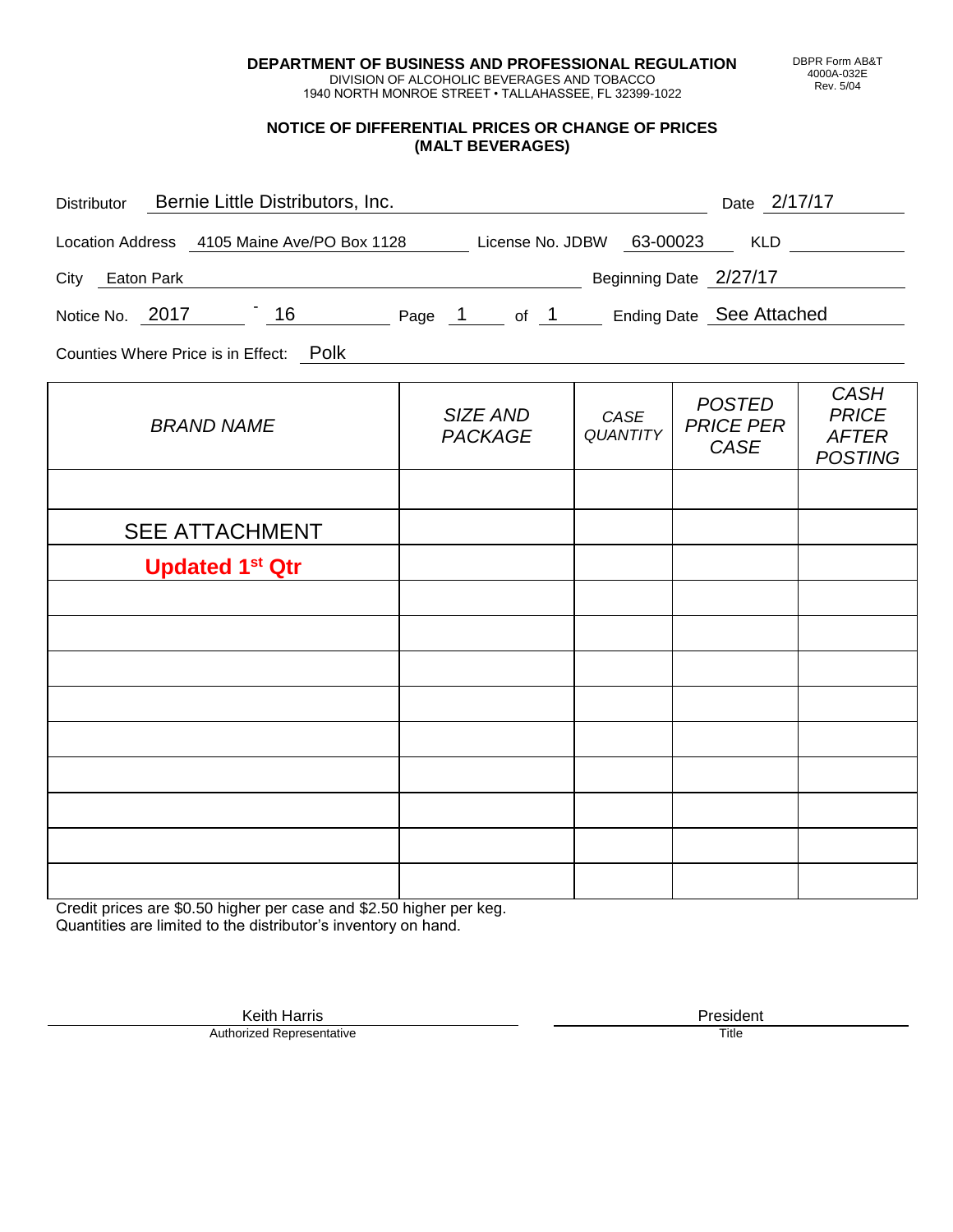## **Bernie Little Distributors, Inc. Price Promotions - 1st Quarter 2017 Updates from 2016-15 are made in red Eaton Park - Polk County**

|                                                                                                                             |                                                    |          |                      | Posted  | Frontline |                 |            |         |
|-----------------------------------------------------------------------------------------------------------------------------|----------------------------------------------------|----------|----------------------|---------|-----------|-----------------|------------|---------|
| <b>Brands</b>                                                                                                               | Package                                            | Start    | Stop                 | Price   | Price     | Oty             | Premise    | Comment |
| Bud, Bud Lt                                                                                                                 | 24/8oz Can                                         | 01/02/17 | 02/11/17             | \$11.40 | \$13.25   | $20+$           | Off        |         |
| Bud & Bud Lt                                                                                                                | 24/8oz Can 2/12                                    | 01/02/17 | 02/11/17             | \$13.10 | \$13.60   | $5-19$          | Off        |         |
| Bud & Bud Lt                                                                                                                | 24/8oz Can 2/12                                    | 01/02/17 | 02/11/17             | \$12.20 | \$13.60   | $20+$           | Off        |         |
|                                                                                                                             |                                                    |          |                      |         |           |                 |            |         |
| Michelob Ultra                                                                                                              | 24/8oz Can 2/12                                    | 01/02/17 | 02/11/17<br>02/11/17 | \$13.50 | \$14.45   | $5-19$<br>$20+$ | Off<br>Off |         |
| Michelob Ultra                                                                                                              | 24/8oz Can 2/12                                    | 01/02/17 |                      | \$12.20 | \$14.45   |                 |            |         |
| Michelob Ultra                                                                                                              | 24/8oz Can                                         | 01/02/17 | 02/11/17             | \$12.70 | \$14.35   | $5-19$          | Off        |         |
| Michelob Ultra                                                                                                              | 24/8oz Can                                         | 01/02/17 | 02/11/17             | \$11.40 | \$14.35   | $20+$           | Off        |         |
| Brands & Packages above may be mixed and matched to achieve qty                                                             |                                                    |          |                      |         |           |                 |            |         |
| Bud, Bud Lt                                                                                                                 | 24/8oz Can                                         | 02/13/17 | 03/11/17             | \$11.40 | \$13.25   | $20+$           | Off        |         |
|                                                                                                                             |                                                    |          |                      |         |           |                 |            |         |
| Bud & Bud Lt                                                                                                                | 24/8oz Can 2/12                                    | 02/13/17 | 03/11/17             | \$13.10 | \$13.60   | $5-9$           | Off        |         |
| Bud & Bud Lt                                                                                                                | 24/8oz Can 2/12                                    | 02/13/17 | 03/11/17             | \$11.70 | \$13.60   | $10+$           | Off        |         |
| Michelob Ultra                                                                                                              | 24/8oz Can 2/12                                    | 02/13/17 | 03/11/17             | \$13.50 | \$14.45   | $5-9$           | Off        |         |
| Michelob Ultra                                                                                                              | 24/8oz Can 2/12                                    | 02/13/17 | 03/11/17             | \$11.70 | \$14.45   | $10+$           | Off        |         |
|                                                                                                                             |                                                    |          |                      |         |           |                 |            |         |
| Michelob Ultra                                                                                                              | 24/8oz Can                                         | 02/13/17 | 03/11/17             | \$12.70 | \$14.35   | $5-19$          | Off        |         |
| Michelob Ultra                                                                                                              | 24/8oz Can                                         | 02/13/17 | 03/11/17             | \$11.40 | \$14.35   | $20+$           | Off        |         |
| Brands & Packages above may be mixed and matched to achieve qty                                                             |                                                    |          |                      |         |           |                 |            |         |
| Bud, Bud Lt                                                                                                                 | 24/8oz Can                                         | 03/13/17 | 04/01/17             | \$11.40 | \$13.25   | $20+$           | Off        |         |
|                                                                                                                             |                                                    |          |                      |         |           |                 |            |         |
| Bud & Bud Lt                                                                                                                | 24/8oz Can 2/12                                    | 03/13/17 | 04/01/17             | \$13.10 | \$13.60   | $5-19$          | Off        |         |
| Bud & Bud Lt                                                                                                                | 24/8oz Can 2/12                                    | 03/13/17 | 04/01/17             | \$12.20 | \$13.60   | $20+$           | Off        |         |
| Michelob Ultra                                                                                                              | 24/8oz Can 2/12                                    | 03/13/17 | 04/01/17             | \$13.50 | \$14.45   | $5-19$          | Off        |         |
| Michelob Ultra                                                                                                              | 24/8oz Can 2/12                                    | 03/13/17 | 04/01/17             | \$12.20 | \$14.45   | $20+$           | Off        |         |
|                                                                                                                             |                                                    |          |                      |         |           |                 |            |         |
| Michelob Ultra                                                                                                              | 24/8oz Can                                         | 03/13/17 | 04/01/17             | \$12.70 | \$14.35   | $5-19$          | Off        |         |
| Michelob Ultra                                                                                                              | 24/8oz Can                                         | 03/13/17 | 04/01/17             | \$11.40 | \$14.35   | $20+$           | Off        |         |
| Brands & Packages above may be mixed and matched to achieve qty                                                             |                                                    |          |                      |         |           |                 |            |         |
| Bud, Bud Lt, Select, Select 55                                                                                              | 24/12oz Can/LNR 4/6                                | 01/02/17 | 01/14/17             | \$21.60 | \$23.80   | $10+$           | Off        |         |
|                                                                                                                             |                                                    |          |                      |         |           |                 |            |         |
|                                                                                                                             | 24/12oz LNNR 4/6                                   |          |                      | \$21.60 |           | $10+$           | Off        |         |
| Mich, Mich Lt, AmberBock, Ultra, Ultra Lime, Ultra Amber<br>Brands & Packages above may be mixed and matched to achieve qty |                                                    | 01/02/17 | 01/14/17             |         | \$24.55   |                 |            |         |
|                                                                                                                             |                                                    |          |                      |         |           |                 |            |         |
| Bud, Bud Lt, Select, Select 55                                                                                              | 24/12oz Can/LNR 4/6                                | 01/16/17 | 04/01/17             | \$21.60 | \$23.80   | $10+$           | Off        |         |
| Mich, Mich Lt, AmberBock                                                                                                    | 24/12oz LNNR 4/6                                   | 01/16/17 | 04/01/17             | \$21.60 | \$24.55   | $10+$           | Off        |         |
|                                                                                                                             |                                                    |          |                      |         |           |                 |            |         |
| LandShark                                                                                                                   | 24/12oz LNNR 4/6                                   | 01/16/17 | 04/01/17             | \$21.60 | \$24.55   | 10-111          | Off        |         |
| LandShark                                                                                                                   | 24/12oz LNNR 4/6                                   | 01/16/17 | 04/01/17             | \$20.25 | \$24.55   | $112+$          | Off        |         |
| Brands & Packages above may be mixed and matched to achieve qty                                                             |                                                    |          |                      |         |           |                 |            |         |
| Bud, Bud Lt                                                                                                                 | 24/16oz Can 6/4                                    | 01/02/17 | 04/01/17             | \$22.65 | \$25.65   | $5+$            | On & Off   |         |
| Brands & Packages above may be mixed and matched to achieve qty                                                             |                                                    |          |                      |         |           |                 |            |         |
|                                                                                                                             |                                                    |          |                      |         |           |                 |            |         |
| Bud, Bud Lt                                                                                                                 | 24/16oz Can                                        | 01/02/17 | 04/01/17             | \$20.90 | \$27.60   | $30+$           | Off        |         |
| Brands & Packages above may be mixed and matched to achieve qty                                                             |                                                    |          |                      |         |           |                 |            |         |
|                                                                                                                             |                                                    |          |                      |         |           |                 |            |         |
| Bud, Bud Lt, Select & Select 55                                                                                             | 18pk/12oz Can & LNNR                               | 01/02/17 | 04/01/17             | \$14.80 | \$16.90   | $20+$           | Off        |         |
| Brands & Packages above may be mixed and matched to achieve qty                                                             |                                                    |          |                      |         |           |                 |            |         |
| Bud, Bud Lt. Select & Select 55                                                                                             | 24/12oz LNNR 2/12                                  | 01/02/17 | 04/01/17             | \$21.55 | \$22.50   | $10+$           | On         |         |
| Brands & Packages above may be mixed and matched to achieve qty                                                             |                                                    |          |                      |         |           |                 |            |         |
|                                                                                                                             |                                                    |          |                      |         |           |                 |            |         |
| Bud, Bud Lt, Select & Select 55                                                                                             | 24/12oz Can & LNNR 2/12                            | 01/02/17 | 01/25/17             | \$21.55 | \$22.50   | $10+$           | Off        |         |
| Brands & Packages above may be mixed and matched to achieve qty                                                             |                                                    |          |                      |         |           |                 |            |         |
|                                                                                                                             |                                                    |          |                      |         |           |                 |            |         |
| Bud, Bud Lt, Select & Select 55                                                                                             | 24/12oz Can & LNNR 2/12                            | 01/26/17 | 02/04/17             | \$21.55 | \$22.50   | 10-49           | Off        |         |
| Bud, Bud Lt, Select & Select 55                                                                                             | 24/12oz Can & LNNR 2/12                            | 01/26/17 | 02/04/17             | \$17.80 | \$22.50   | $50+$           | Off        |         |
|                                                                                                                             |                                                    |          |                      |         |           |                 |            |         |
| BL Lime, Platinum & Bud Black Crown<br>BL Lime, Platinum & Bud Black Crown                                                  | 24/12oz Can & LNNR 2/12<br>24/12oz Can & LNNR 2/12 | 01/26/17 | 02/04/17             | \$23.15 | \$24.10   | $1-49$          | Off        |         |
| Brands & Packages above may be mixed and matched to achieve qty                                                             |                                                    | 01/26/17 | 02/04/17             | \$17.80 | \$24.10   | $50+$           | Off        |         |
|                                                                                                                             |                                                    |          |                      |         |           |                 |            |         |
| Bud, Bud Lt, Select & Select 55                                                                                             | 24/12oz Can & LNNR 2/12                            | 02/06/17 | 03/11/17             | \$21.55 | \$22.50   | $10+$           | Off        |         |
| Brands & Packages above may be mixed and matched to achieve qty                                                             |                                                    |          |                      |         |           |                 |            |         |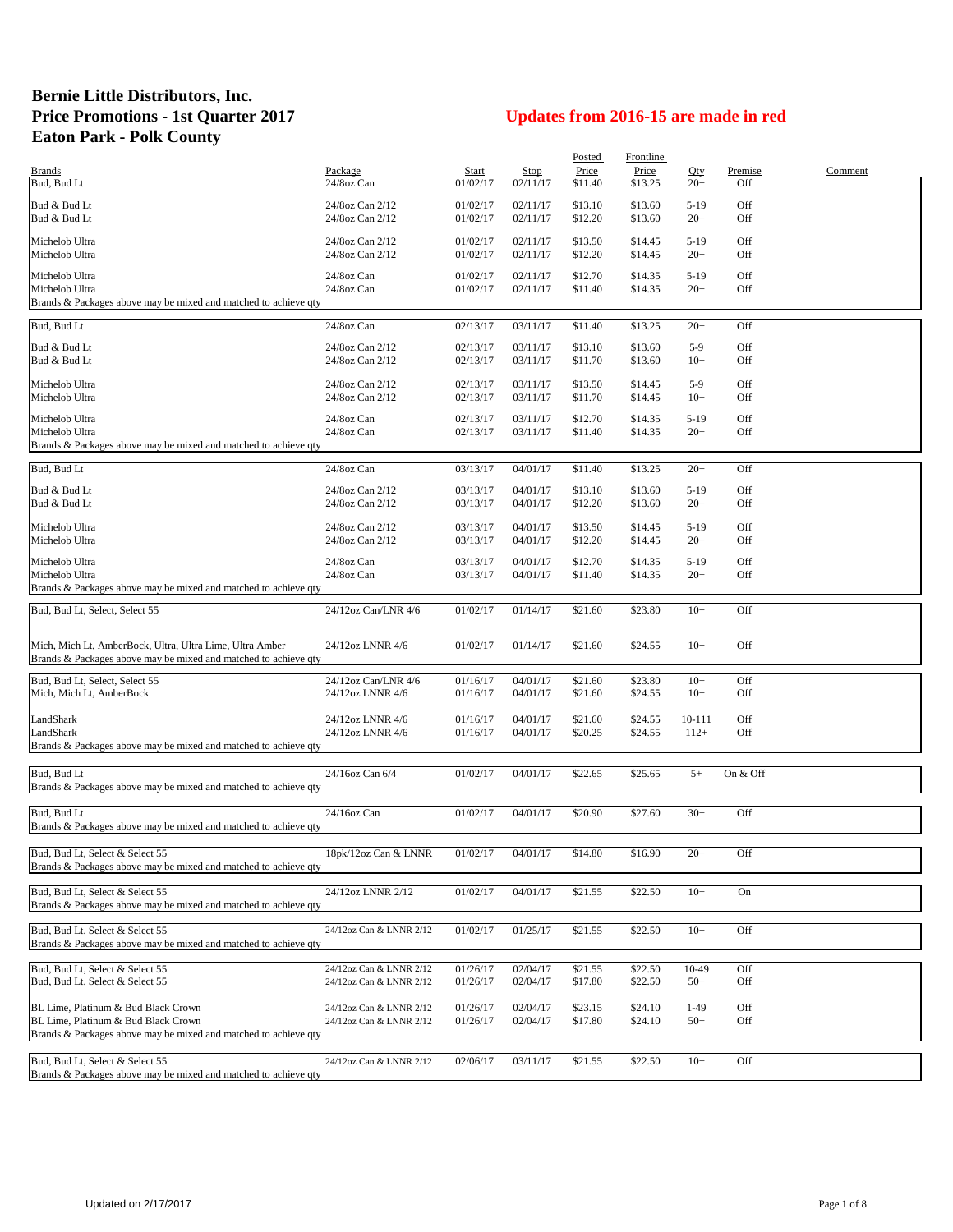|                                                                                                                              |                                      |          |          | <b>Posted</b> | Frontline |                   |         |         |
|------------------------------------------------------------------------------------------------------------------------------|--------------------------------------|----------|----------|---------------|-----------|-------------------|---------|---------|
| <b>Brands</b>                                                                                                                | Package                              | Start    | Stop     | Price         | Price     | Oty               | Premise | Comment |
| Bud, Bud Lt, Select & Select 55                                                                                              | 24/12oz Can & LNNR 2/12              | 03/13/17 | 03/21/17 | \$21.55       | \$22.50   | 10-49             | Off     |         |
| Bud, Bud Lt, Select & Select 55                                                                                              | 24/12oz Can & LNNR 2/12              | 03/13/17 | 03/21/17 | \$17.80       | \$22.50   | $50+$             | Off     |         |
|                                                                                                                              |                                      |          |          |               |           |                   |         |         |
| Bud, Bud Lt                                                                                                                  | 24/16oz CALNR 3/8                    | 03/13/17 | 03/21/17 | \$25.45       | \$27.60   | $1+$              | Off     |         |
|                                                                                                                              |                                      |          |          |               |           |                   |         |         |
| BLL Rita Family (Lime, Straw, Mango, Raz, Picante, Cran, Apple, Grape,                                                       |                                      |          |          |               |           |                   |         |         |
| Orange, Peach, Lemon, Watermelon, Other Seasonals)                                                                           | 24/8oz Can 2/12                      | 03/13/17 | 03/21/17 | \$23.15       | \$24.10   | $1-6$             | Off     |         |
| BLL Rita Family (Lime, Straw, Mango, Raz, Picante, Cran, Apple, Grape,                                                       |                                      |          |          |               |           |                   |         |         |
| Orange, Peach, Lemon, Watermelon, Other Seasonals)                                                                           | 24/8oz Can 2/12                      | 03/13/17 | 03/21/17 | \$21.30       | \$24.10   | 7-49              | Off     |         |
| BLL Rita Family (Lime, Straw, Mango, Raz, Picante, Cran, Apple, Grape,<br>Orange, Peach, Lemon, Watermelon, Other Seasonals) | 24/8oz Can 2/12                      | 03/13/17 | 03/21/17 | \$17.80       | \$24.10   | $50+$             | Off     |         |
|                                                                                                                              |                                      |          |          |               |           |                   |         |         |
| BL Lime, Platinum & Bud Black Crown                                                                                          | 24/12oz Can & LNNR 2/12              | 03/13/17 | 03/21/17 | \$23.15       | \$24.10   | $1+$              | Off     |         |
| Brands & Packages above may be mixed and matched to achieve qty                                                              |                                      |          |          |               |           |                   |         |         |
|                                                                                                                              |                                      |          |          |               |           |                   |         |         |
| Bud, Bud Lt, Select & Select 55                                                                                              | 24/12oz Can & LNNR 2/12              | 03/22/17 | 04/01/17 | \$21.55       | \$22.50   | $10+$             | Off     |         |
| Brands & Packages above may be mixed and matched to achieve qty                                                              |                                      |          |          |               |           |                   |         |         |
|                                                                                                                              |                                      |          |          |               |           |                   |         |         |
| Bud, Bud Lt, Select & Select 55                                                                                              | 24/12oz Can                          | 01/02/17 | 04/01/17 | \$20.75       | \$22.60   | $10 - 44$         | Off     |         |
| Bud, Bud Lt, Select & Select 55                                                                                              | 24/12oz Can                          | 01/02/17 | 04/01/17 | \$19.75       | \$22.60   | $45+$             | Off     |         |
|                                                                                                                              |                                      |          |          |               |           |                   |         |         |
| Bud, Bud Lt,                                                                                                                 | 24/12oz LNNR                         | 01/02/17 | 04/01/17 | \$20.75       | \$22.60   | 10-44             | Off     |         |
| Bud, Bud Lt,                                                                                                                 | 24/12oz LNNR                         | 01/02/17 | 04/01/17 | \$19.75       | \$22.60   | $45+$             | Off     |         |
|                                                                                                                              |                                      |          |          |               |           |                   |         |         |
| <b>Bud Light Lime</b>                                                                                                        | 24/12oz LNNR/Can                     | 01/02/17 | 04/01/17 | \$22.20       | \$24.10   | $10 - 44$         | Off     |         |
| <b>Bud Light Lime</b>                                                                                                        | 24/12oz LNNR/Can                     | 01/02/17 | 04/01/17 | \$19.75       | \$24.10   | $45+$             | Off     |         |
|                                                                                                                              |                                      |          |          |               |           |                   |         |         |
| Michelob Ultra                                                                                                               | 24/12oz Can & LNNR                   | 01/02/17 | 04/01/17 | \$22.20       | \$24.10   | 10-44             | Off     |         |
| Michelob Ultra                                                                                                               | 24/12oz Can & LNNR                   | 01/02/17 | 04/01/17 | \$20.70       | \$24.10   | $45+$             | Off     |         |
| Brands & Packages above may be mixed and matched to achieve qty                                                              |                                      |          |          |               |           |                   |         |         |
|                                                                                                                              |                                      |          |          |               |           |                   |         |         |
| Bud, Bud Lt                                                                                                                  | 3/8/16oz Can                         | 01/02/17 | 01/28/17 | \$19.45       | \$25.20   | $25+$             | Off     |         |
| Michelob Ultra                                                                                                               | 3/8/16oz Can                         | 01/02/17 | 01/28/17 | \$19.45       | \$27.10   | $25+$             | Off     |         |
| Brands & Packages above may be mixed and matched to achieve qty                                                              |                                      |          |          |               |           |                   |         |         |
| Bud, Bud Lt                                                                                                                  | 24/16oz CALNR                        | 01/02/17 | 04/01/17 | \$24.85       | \$28.50   | $98+$             | Off     |         |
|                                                                                                                              |                                      |          |          |               |           |                   |         |         |
| Brands & Packages above may be mixed and matched to achieve qty                                                              |                                      |          |          |               |           |                   |         |         |
| Bud, Bud Lt                                                                                                                  | 20/16oz CALNR                        | 01/02/17 | 02/04/17 | \$17.95       | \$23.00   | 33-131            | Off     |         |
| Bud, Bud Lt                                                                                                                  | 20/16oz CALNR                        | 01/02/17 | 02/04/17 | \$17.45       | \$23.00   | $132+$            | Off     |         |
|                                                                                                                              |                                      |          |          |               |           |                   |         |         |
| Bud, Bud Lt                                                                                                                  | 20/16oz CALNR                        | 02/06/17 | 04/01/17 | \$19.75       | \$23.00   | $1 - 32$          | Off     |         |
| Bud, Bud Lt                                                                                                                  | 20/16oz CALNR                        | 02/06/17 | 04/01/17 | \$17.95       | \$23.00   | $33+$             | Off     |         |
| Brands & Packages above may be mixed and matched to achieve qty                                                              |                                      |          |          |               |           |                   |         |         |
|                                                                                                                              |                                      |          |          |               |           |                   |         |         |
| Bud, Bud Lt                                                                                                                  | 15/16oz ALNR/CALNR                   | 01/02/17 | 04/01/17 | \$13.90       | \$17.25   | $15+$             | Off     |         |
| Brands & Packages above may be mixed and matched to achieve qty                                                              |                                      |          |          |               |           |                   |         |         |
|                                                                                                                              |                                      |          |          |               |           |                   |         |         |
| Bud, Bud Lt                                                                                                                  | 15/16oz ALNR/CALNR                   | 01/02/17 | 04/01/17 | \$13.80       | \$17.25   | $50+$             | On      |         |
| Brands & Packages above may be mixed and matched to achieve qty                                                              |                                      |          |          |               |           |                   |         |         |
| Bud, Bud Light                                                                                                               | 20/16oz CALNR                        | 01/02/17 | 04/01/17 | \$18.85       | \$23.00   | $1 - 143$         | On      |         |
| Bud, Bud Light                                                                                                               | 20/16oz CALNR                        | 01/02/17 | 04/01/17 | \$17.20       | \$23.00   | $144+$            | On      |         |
|                                                                                                                              |                                      |          |          |               |           |                   |         |         |
| Bud, Bud Light, Select                                                                                                       | 24/16oz ALNR/CALNR                   | 01/02/17 | 04/01/17 | \$23.00       | \$28.50   | $1-49$            | On      |         |
| Bud, Bud Light, Select                                                                                                       | 24/16oz ALNR/CALNR                   | 01/02/17 | 04/01/17 | \$22.75       | \$28.50   | 50-143            | On      |         |
| Bud, Bud Light, Select                                                                                                       | 24/16oz ALNR/CALNR                   | 01/02/17 | 04/01/17 | \$21.55       | \$28.50   | $144+$            | On      |         |
|                                                                                                                              |                                      |          |          |               |           |                   |         |         |
| <b>Bud Light Lime</b>                                                                                                        | 24/16oz ALNR 4/6                     | 01/02/17 | 04/01/17 | \$27.65       | \$31.20   | $50+$             | On      |         |
| Michelob Ultra                                                                                                               | 24/16oz ALNR                         | 01/02/17 | 04/01/17 | \$27.65       | \$31.20   | $50+$             | On      |         |
| Michelob Ultra                                                                                                               | 24/16oz CALNR                        | 01/02/17 | 04/01/17 | \$35.85       | \$37.25   | 5-49              | On      |         |
| Michelob Ultra                                                                                                               | 24/16oz CALNR                        | 01/02/17 | 04/01/17 | \$33.70       | \$37.25   | $50+$             | On      |         |
| Brands & Packages above may be mixed and matched to achieve qty                                                              |                                      |          |          |               |           |                   |         |         |
|                                                                                                                              |                                      |          |          |               |           |                   |         |         |
| Oculto                                                                                                                       | 24/12oz LNNR 2/12                    | 01/02/17 | 04/01/17 | \$26.65       | \$29.90   | $20+$             | Off     |         |
|                                                                                                                              |                                      |          |          |               |           |                   |         |         |
| <b>BLL Mix a Rita</b>                                                                                                        | 18/8oz Can Loose                     | 01/02/17 | 04/01/17 | \$16.55       | \$18.05   | $5+$              | Off     |         |
|                                                                                                                              |                                      |          |          |               | \$24.10   |                   | Off     |         |
| <b>BLL Mix a Rita</b>                                                                                                        | 24/8oz Can Loose<br>24/8oz Can Loose | 01/02/17 | 04/01/17 | \$22.05       |           | $5 - 62$<br>$63+$ | Off     |         |
| BLL Mix a Rita                                                                                                               |                                      | 01/02/17 | 04/01/17 | \$21.05       | \$24.10   |                   |         |         |
| BL Lime, Platinum, Black Crown, Mich Lt & Ultra                                                                              | 18/12oz LNNR/Cans                    | 01/02/17 | 04/01/17 | \$16.95       | \$18.45   | $5 - 59$          | Off     |         |
| BL Lime, Platinum, Black Crown, Mich Lt & Ultra                                                                              | 18/12oz LNNR/Cans                    | 01/02/17 | 04/01/17 | \$15.85       | \$18.45   | $60+$             | Off     |         |
| Brands & Packages above may be mixed and matched to achieve qty                                                              |                                      |          |          |               |           |                   |         |         |
|                                                                                                                              |                                      |          |          |               |           |                   |         |         |
| Michelob Ultra                                                                                                               | 24/16oz CALNR                        | 01/02/17 | 04/01/17 | \$35.85       | \$37.25   | $5+$              | Off     |         |
|                                                                                                                              |                                      |          |          |               |           |                   |         |         |
|                                                                                                                              |                                      |          |          |               |           |                   |         |         |
| Mich, Mic Lt, Ultra, Ultra Amber, Amberbock & Ultra Lime Cactus 24/12oz Can/LNNR 2/12                                        |                                      | 01/02/17 | 04/01/17 | \$23.90       | \$24.85   | $5+$              | Off     |         |
| Michelob Ultra                                                                                                               | 24/16oz CALNR 3/8                    | 01/02/17 | 04/01/17 | \$35.85       | \$37.25   | $5+$              | Off     |         |
| Brands & Packages above may be mixed and matched to achieve qty                                                              |                                      |          |          |               |           |                   |         |         |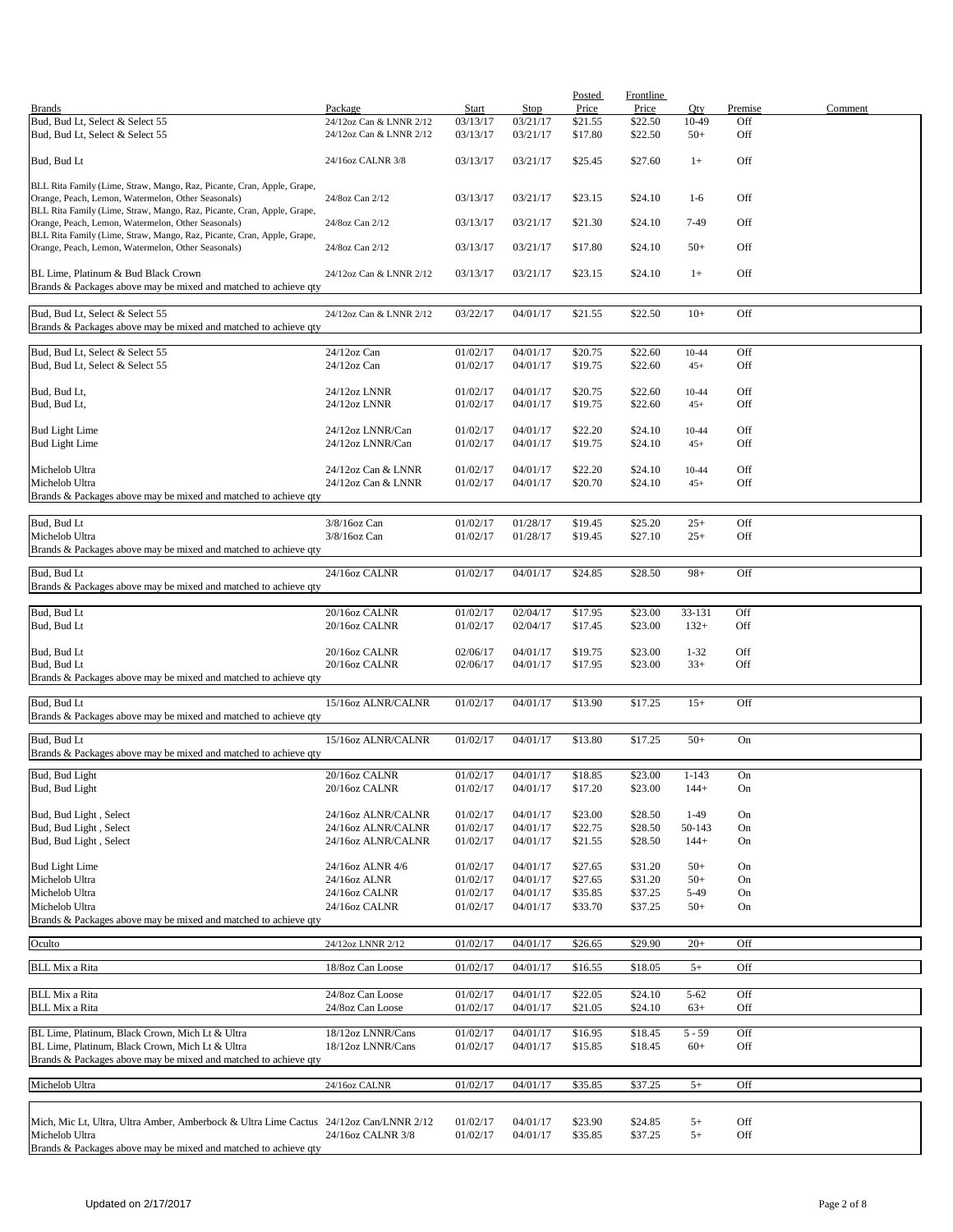|                                                                                                                                                                                                 |                                    |                      |                      | Posted             | <b>Frontline</b>   |                |               |         |
|-------------------------------------------------------------------------------------------------------------------------------------------------------------------------------------------------|------------------------------------|----------------------|----------------------|--------------------|--------------------|----------------|---------------|---------|
| <b>Brands</b><br>BL Lime, Platinum, Black Crown & Landshark                                                                                                                                     | Package<br>24/12oz LNNR 2/12       | Start<br>01/02/17    | Stop<br>04/01/17     | Price<br>\$20.45   | Price<br>\$24.10   | Qty<br>$10+$   | Premise<br>On | Comment |
| BL Lime, Platinum & Landshark<br>Brands & Packages above may be mixed and matched to achieve qty                                                                                                | 24/12oz Cans 2/12                  | 01/02/17             | 04/01/17             | \$20.45            | \$24.10            | $10+$          | On            |         |
| BL Lime, Platinum & Black Crown                                                                                                                                                                 | 24/12oz Cans/LNNR 2/12             | 01/02/17             | 01/25/17             | \$23.15            | \$24.10            | $1+$           | Off           |         |
| BLL Rita Family (Lime, Straw, Mango, Raz, Picante, Cran, Apple, Grape,<br>Orange, Peach, Lemon, Watermelon, Other Seasonals)                                                                    | 24/8oz Can 2/12                    | 01/02/17             | 01/25/17             | \$23.15            | \$24.10            | $1-6$          | Off           |         |
| BLL Rita Family (Lime, Straw, Mango, Raz, Picante, Cran, Apple, Grape,                                                                                                                          |                                    |                      |                      |                    |                    |                |               |         |
| Orange, Peach, Lemon, Watermelon, Other Seasonals)<br>Brands & Packages above may be mixed and matched to achieve qty                                                                           | 24/8oz Can 2/12                    | 01/02/17             | 01/25/17             | \$21.30            | \$24.10            | $7+$           | Off           |         |
| BLL Rita Family (Lime, Straw, Mango, Raz, Picante, Cran, Apple, Grape,<br>Orange, Peach, Lemon, Watermelon, Other Seasonals)                                                                    | 24/8oz Can 2/12                    | 01/26/17             | 02/04/17             | \$23.15            | \$24.10            | $1-6$          | Off           |         |
| BLL Rita Family (Lime, Straw, Mango, Raz, Picante, Cran, Apple, Grape,<br>Orange, Peach, Lemon, Watermelon, Other Seasonals)                                                                    | 24/8oz Can 2/12                    | 01/26/17             | 02/04/17             | \$21.30            | \$24.10            | $7+$           | Off           |         |
| Brands & Packages above may be mixed and matched to achieve qty                                                                                                                                 |                                    |                      |                      |                    |                    |                |               |         |
| BL Lime, Platinum & Black Crown                                                                                                                                                                 | 24/12oz Cans/LNNR 2/12             | 02/06/17             | 03/11/17             | \$23.15            | \$24.10            | $1+$           | Off           |         |
| BLL Rita Family (Lime, Straw, Mango, Raz, Picante, Cran, Apple, Grape,<br>Orange, Peach, Lemon, Watermelon, Other Seasonals)                                                                    | 24/8oz Can 2/12                    | 02/06/17             | 03/11/17             | \$23.15            | \$24.10            | $1-6$          | Off           |         |
| BLL Rita Family (Lime, Straw, Mango, Raz, Picante, Cran, Apple, Grape,<br>Orange, Peach, Lemon, Watermelon, Other Seasonals)<br>Brands & Packages above may be mixed and matched to achieve qty | 24/8oz Can 2/12                    | 02/06/17             | 03/11/17             | \$21.30            | \$24.10            | $7+$           | Off           |         |
| BL Lime. Platinum & Black Crown                                                                                                                                                                 | 24/12oz Cans/LNNR 2/12             | 03/22/17             | 04/01/17             | \$23.15            | \$24.10            | $1+$           | Off           |         |
| BLL Rita Family (Lime, Straw, Mango, Raz, Picante, Cran, Apple, Grape,                                                                                                                          |                                    |                      |                      |                    |                    |                |               |         |
| Orange, Peach, Lemon, Watermelon, Other Seasonals)<br>BLL Rita Family (Lime, Straw, Mango, Raz, Picante, Cran, Apple, Grape,                                                                    | 24/8oz Can 2/12                    | 03/22/17             | 04/01/17             | \$23.15            | \$24.10            | $1-6$          | Off           |         |
| Orange, Peach, Lemon, Watermelon, Other Seasonals)<br>Brands & Packages above may be mixed and matched to achieve qty                                                                           | 24/8oz Can 2/12                    | 03/22/17             | 04/01/17             | \$21.30            | \$24.10            | $7+$           | Off           |         |
| Busch, Busch Lt, Nat Lt, Nat Ice & Rolling Rock<br>Brands & Packages above may be mixed and matched to achieve qty                                                                              | 24/12oz Can S/C                    | 01/02/17             | 01/14/17             | \$15.35            | \$17.00            | $15+$          | Off           |         |
| Natty Daddy                                                                                                                                                                                     | 24/12oz Can S/C                    | 01/02/17             | 01/14/17             | \$14.35            | \$16.10            | $5+$           | Off           |         |
| Busch, Busch Lt, Nat Lt, Nat Ice & Rolling Rock<br>Busch, Busch Lt, Nat Lt, Nat Ice & Rolling Rock                                                                                              | 24/12oz Can S/C<br>24/12oz Can S/C | 01/16/17<br>01/16/17 | 04/29/17<br>04/29/17 | \$15.35<br>\$13.80 | \$17.00<br>\$17.00 | 15-76<br>$77+$ | Off<br>Off    |         |
| Natty Daddy                                                                                                                                                                                     | 24/12oz Can S/C                    | 01/16/17             | 04/29/17             | \$14.35            | \$16.10            | $5 - 76$       | Off           |         |
| Natty Daddy<br>Brands & Packages above may be mixed and matched to achieve qty                                                                                                                  | 24/12oz Can S/C                    | 01/16/17             | 04/29/17             | \$13.80            | \$16.10            | $77+$          | Off           |         |
|                                                                                                                                                                                                 |                                    |                      |                      |                    |                    |                |               |         |
| Busch, Busch Lt, Nat Lt, Nat Ice, Bud Ice, Rolling Rock & Busch<br>Ice<br>Brands & Packages above may be mixed and matched to achieve qty                                                       | 18/12oz Cans/LNNR                  | 01/02/17             | 04/01/17             | \$9.35             | \$12.40            | $40+$          | Off           |         |
|                                                                                                                                                                                                 |                                    |                      |                      |                    |                    |                |               |         |
| King Cobra & High Gravity<br>Brands & Packages above may be mixed and matched to achieve qty                                                                                                    | 24/16oz Can 6/4                    | 01/02/17             | 04/01/17             | \$17.75            | \$19.55            | $5+$           | Off           |         |
| Best Damn Root Beer, Cherry Cola & Cream Soda<br>Brands & Packages above may be mixed and matched to achieve qty                                                                                | 24/12oz LNNR 4/6                   | 03/06/17             | 03/11/17             | \$19.20            | \$30.70            | $15+$          | Off           |         |
| Shock Top & Shock Top Sampler                                                                                                                                                                   | 24/12oz LNNR                       | 01/02/17             | 04/01/17             | \$19.70            | \$27.75            | $56+$          | Off           |         |
| Brands & Packages above may be mixed and matched to achieve qty                                                                                                                                 |                                    |                      |                      |                    |                    |                |               |         |
| Shock Top & Shock Top Lemon<br>Brands & Packages above may be mixed and matched to achieve qty                                                                                                  | 15/12oz Can                        | 01/02/17             | 04/01/17             | \$13.65            | \$15.25            | $50+$          | Off           |         |
| Shock Top & Shock Top Lemon<br>Brands & Packages above may be mixed and matched to achieve qty                                                                                                  | 30/12oz Can 2/15                   | 01/02/17             | 04/01/17             | \$25.70            | \$28.90            | $25+$          | Off           |         |
| Shock Top, Apple Wheat, Lemon, Pumpkin, Rasp, IPA, Winter Combo, Choc, Pretzel,                                                                                                                 |                                    |                      |                      |                    |                    |                |               |         |
| Ginger, Ruby Red<br>Shock Top, Apple Wheat, Lemon, Pumpkin, Rasp, IPA, Winter Combo, Choc, Pretzel,                                                                                             | 24/12oz LNNR 4/6                   | 01/02/17             | 03/04/17             | \$26.10            | \$27.75            | 20-55          | Off           |         |
| Ginger, Ruby Red<br>Shock Top, Apple Wheat, Lemon, Pumpkin, Rasp, IPA, Winter Combo, Choc, Pretzel,                                                                                             | 24/12oz LNNR 4/6                   | 01/02/17             | 03/04/17             | \$25.10            | \$27.75            | 56-111         | Off           |         |
| Ginger, Ruby Red<br>Brands & Packages above may be mixed and matched to achieve qty                                                                                                             | 24/12oz LNNR 4/6                   | 01/02/17             | 03/04/17             | \$24.10            | \$27.75            | $112+$         | Off           |         |
| Shock Top, Apple Wheat, Lemon, Pumpkin, Rasp, IPA, Winter Combo, Choc, Pretzel,                                                                                                                 |                                    |                      |                      |                    |                    |                |               |         |
| Ginger, Ruby Red                                                                                                                                                                                | 24/12oz LNNR 4/6                   | 03/06/17             | 03/11/17             | \$19.20            | \$27.75            | $20+$          | Off           |         |
| Shock Top, Apple Wheat, Lemon, Pumpkin, Rasp, IPA, Winter Combo, Choc, Pretzel,<br>Ginger, Ruby Red                                                                                             | 24/12oz LNNR 4/6                   | 03/13/17             | 04/01/17             | \$26.10            | \$27.75            | 20-55          | Off           |         |
| Shock Top, Apple Wheat, Lemon, Pumpkin, Rasp, IPA, Winter Combo, Choc, Pretzel,<br>Ginger, Ruby Red                                                                                             | 24/12oz LNNR 4/6                   | 03/13/17             | 04/01/17             | \$25.10            | \$27.75            | 56-111         | Off           |         |
| Shock Top, Apple Wheat, Lemon, Pumpkin, Rasp, IPA, Winter Combo, Choc, Pretzel,<br>Ginger, Ruby Red                                                                                             | 24/12oz LNNR 4/6                   | 03/13/17             | 04/01/17             | \$24.10            | \$27.75            | $112+$         | Off           |         |
| Brands & Packages above may be mixed and matched to achieve qty                                                                                                                                 |                                    |                      |                      |                    |                    |                |               |         |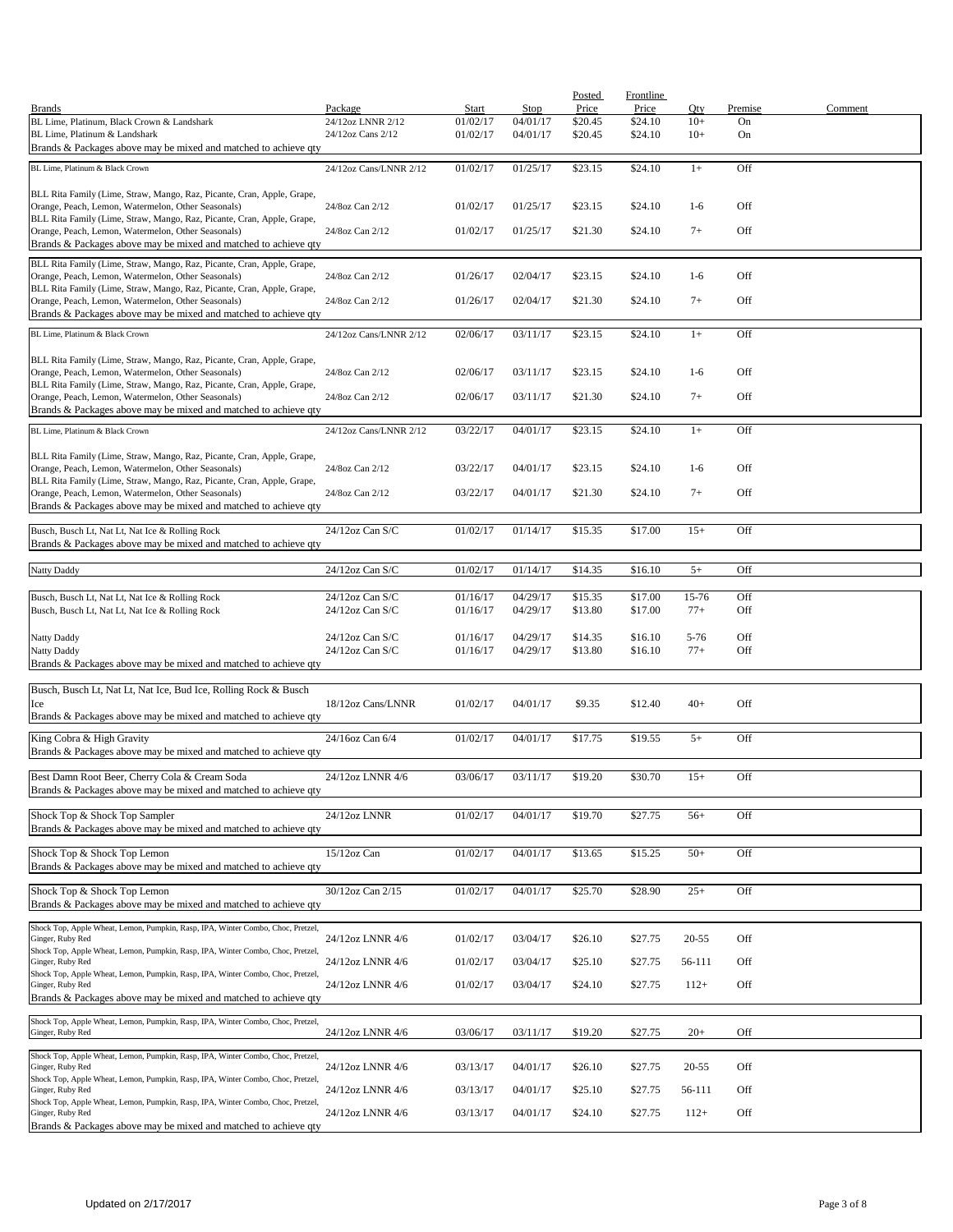|                                                                                                      |                                                |                      |                      | Posted             | Frontline          |                |            |                               |
|------------------------------------------------------------------------------------------------------|------------------------------------------------|----------------------|----------------------|--------------------|--------------------|----------------|------------|-------------------------------|
| <b>Brands</b>                                                                                        | Package                                        | Start                | Stop                 | Price              | Price              | Oty            | Premise    | Comment                       |
| Wild Blue & Redbridge                                                                                | 24/12oz LNNR 4/6                               | 01/02/17             | 04/01/17             | \$28.65            | \$29.35            | $28+$          | Off        |                               |
| Brands & Packages above may be mixed and matched to achieve qty                                      |                                                |                      |                      |                    |                    |                |            |                               |
| Kirin Ichiban & Kirin Light                                                                          | 24/12oz LNNR 4/6                               | 01/02/17             | 04/01/17             | \$23.50            | \$27.75            | $10+$          | Off        |                               |
| Brands & Packages above may be mixed and matched to achieve qty                                      |                                                |                      |                      |                    |                    |                |            |                               |
|                                                                                                      |                                                |                      |                      |                    |                    |                |            |                               |
| Becks, Lt, Dark, Oktob, Sapphire, Becks NA & Bass                                                    | 24/12oz LNNR 4/6                               | 01/02/17             | 04/01/17             | \$22.05            | \$24.55            | 56-111         | Off        |                               |
| Becks, Lt, Dark, Oktob, Sapphire, Becks NA & Bass                                                    | 24/12oz LNNR 4/6                               | 01/02/17             | 04/01/17             | \$19.80            | \$24.55            | $112+$         | Off        |                               |
| Brands & Packages above may be mixed and matched to achieve qty                                      |                                                |                      |                      |                    |                    |                |            |                               |
| Becks, Light, Dark, Oktoberfest, Sapphire & Bass                                                     | 24/12oz LNNR/CAN 2/12                          | 01/02/17             | 01/07/17             | \$20.35            | \$24.10            | 56-111         | Off        |                               |
| Becks, Light, Dark, Oktoberfest, Sapphire & Bass                                                     | 24/12oz LNNR/CAN 2/12                          | 01/02/17             | 01/07/17             | \$19.80            | \$24.10            | $112+$         | Off        |                               |
|                                                                                                      |                                                |                      |                      |                    |                    |                |            |                               |
| Becks, Light, Dark, Oktoberfest, Sapphire & Bass                                                     | 24/12oz LNNR/CAN 2/12                          | 01/09/17             | 01/14/17<br>01/14/17 | \$19.20            | \$24.10            | $10+$          | Off        |                               |
| Land Shark                                                                                           | 24/12oz LNNR/CAN 2/12                          | 01/09/17             |                      | \$19.20            | \$24.10            | $10+$          | Off        |                               |
| Becks, Light, Dark, Oktoberfest, Sapphire & Bass                                                     | 24/12oz LNNR/CAN 2/12                          | 01/16/17             | 01/28/17             | \$20.35            | \$24.10            | 56-111         | Off        |                               |
| Becks, Light, Dark, Oktoberfest, Sapphire & Bass                                                     | 24/12oz LNNR/CAN 2/12                          | 01/16/17             | 01/28/17             | \$19.80            | \$24.10            | $112+$         | Off        |                               |
| Land Shark                                                                                           | 24/12oz LNNR/CAN 2/12                          | 01/16/17             | 01/28/17             | \$22.15            | \$24.10            | 56-111         | Off        |                               |
| <b>Land Shark</b>                                                                                    | 24/12oz LNNR/CAN 2/12                          | 01/16/17             | 01/28/17             | \$20.35            | \$24.10            | $112+$         | Off        |                               |
|                                                                                                      |                                                |                      |                      |                    |                    |                |            |                               |
| Becks, Light, Dark, Oktoberfest, Sapphire & Bass<br>Land Shark                                       | 24/12oz LNNR/CAN 2/12<br>24/12oz LNNR/CAN 2/12 | 01/30/17<br>01/30/17 | 02/04/17<br>02/04/17 | \$19.20<br>\$19.20 | \$24.10<br>\$24.10 | $10+$<br>$10+$ | Off<br>Off |                               |
|                                                                                                      |                                                |                      |                      |                    |                    |                |            |                               |
| Becks, Light, Dark, Oktoberfest, Sapphire & Bass                                                     | 24/12oz LNNR/CAN 2/12                          | 02/06/17             | 02/18/17             | \$20.35            | \$24.10            | 56-111         | Off        |                               |
| Becks, Light, Dark, Oktoberfest, Sapphire & Bass                                                     | 24/12oz LNNR/CAN 2/12                          | 02/06/17             | 02/18/17             | \$19.80            | \$24.10            | $112+$         | Off        |                               |
| Land Shark                                                                                           | 24/12oz LNNR/CAN 2/12                          | 02/06/17             | 02/18/17             | \$22.15            | \$24.10            | 56-111         | Off        |                               |
| Land Shark                                                                                           | 24/12oz LNNR/CAN 2/12                          | 02/06/17             | 02/18/17             | \$20.35            | \$24.10            | $112+$         | Off        |                               |
|                                                                                                      |                                                | 02/20/17             | 02/26/17             | \$20.35            | \$24.10            | 56-111         | Off        |                               |
| Becks, Light, Dark, Oktoberfest, Sapphire & Bass<br>Becks, Light, Dark, Oktoberfest, Sapphire & Bass | 24/12oz LNNR/CAN 2/12<br>24/12oz LNNR/CAN 2/12 | 02/20/17             | 02/26/17             | \$19.80            | \$24.10            | $112+$         | Off        |                               |
| <b>Land Shark</b>                                                                                    | 24/12oz LNNR/CAN 2/12                          | 02/20/17             | 02/26/17             | \$22.15            | \$24.10            | 56-111         | Off        | <b>Stop Date Change</b>       |
| <b>Land Shark</b>                                                                                    | 24/12oz LNNR/CAN 2/12                          | 02/20/17             | 02/26/17             | \$20.35            | \$24.10            | $112+$         | Off        |                               |
|                                                                                                      |                                                |                      |                      |                    |                    |                |            |                               |
| Becks, Light, Dark, Oktoberfest, Sapphire & Bass                                                     | 24/12oz LNNR/CAN 2/12                          | 02/27/17             | 03/05/17             | \$19.20            | \$24.10            | $10+$          | Off        | <b>Start/Stop Date Change</b> |
| <b>Land Shark</b>                                                                                    | 24/12oz LNNR/CAN 2/12                          | 02/27/17             | 03/05/17             | \$19.20            | \$24.10            | $10+$          | Off        |                               |
| Becks, Light, Dark, Oktoberfest, Sapphire & Bass                                                     | 24/12oz LNNR/CAN 2/12                          | 03/06/17             | 04/09/17             | \$20.35            | \$24.10            | 56-111         | Off        |                               |
| Becks, Light, Dark, Oktoberfest, Sapphire & Bass                                                     | 24/12oz LNNR/CAN 2/12                          | 03/06/17             | 04/09/17             | \$19.80            | \$24.10            | $112+$         | Off        |                               |
| <b>Land Shark</b>                                                                                    | 24/12oz LNNR/CAN 2/12                          | 03/06/17             | 04/09/17             | \$22.15            | \$24.10            | 56-111         | Off        | <b>Start/Stop Date Change</b> |
| <b>Land Shark</b>                                                                                    | 24/12oz LNNR/CAN 2/12                          | 03/06/17             | 04/09/17             | \$20.35            | \$24.10            | $112+$         | Off        |                               |
|                                                                                                      |                                                |                      |                      |                    |                    |                |            |                               |
| Brands & Packages above may be mixed and matched to achieve qty                                      |                                                |                      |                      |                    |                    |                |            |                               |
| Beck's, Sapphire, Black Crown, BL Lime, Platinum, Michelob Ultra                                     |                                                |                      |                      |                    |                    |                |            |                               |
| & Landshark                                                                                          | 24/16oz CAN 6/4                                | 01/02/17             | 02/04/17             | \$25.75            | \$28.00            | $1 - 2$        | Off        |                               |
| Beck's, Sapphire, Black Crown, BL Lime, Platinum, Michelob Ultra                                     |                                                |                      |                      |                    |                    |                |            |                               |
| & Landshark                                                                                          | 24/16oz CAN 6/4                                | 01/02/17             | 02/04/17             | \$24.90            | \$28.00            | $3+$           | Off        |                               |
|                                                                                                      |                                                |                      |                      |                    |                    |                |            |                               |
|                                                                                                      |                                                |                      |                      |                    |                    |                |            |                               |
| Shock Top, Apple, Lemon, Pumpkin, Shockolate & Twisted Pretzel 24/16oz CAN 6/4                       |                                                | 01/02/17             | 02/04/17             | \$29.80            | \$33.50            | $1 - 2$        | Off        |                               |
| Shock Top, Apple, Lemon, Pumpkin, Shockolate & Twisted Pretzel 24/16oz CAN 6/4                       |                                                | 01/02/17             | 02/04/17             | \$24.90            | \$33.50            | $3+$           | Off        |                               |
|                                                                                                      |                                                |                      |                      |                    |                    |                |            |                               |
|                                                                                                      |                                                |                      |                      |                    |                    |                |            |                               |
| Johnny Appleseed, Goose 312, IPA, Green Line & Four Star Pilsner 24/16oz CAN 6/4                     |                                                | 01/02/17             | 02/04/17             | \$29.80            | \$31.95            | $1 - 2$        | Off        |                               |
| Johnny Appleseed, Goose 312, IPA, Green Line & Four Star Pilsner 24/16oz CAN 6/4                     |                                                | 01/02/17             | 02/04/17             | \$24.90            | \$31.95            | $3+$           | Off        |                               |
|                                                                                                      |                                                |                      |                      |                    |                    |                |            |                               |
| Bud Chelada, Bud Lt Chelada                                                                          | 24/16oz Can 6/4                                | 01/02/17             | 02/04/17             | \$29.80            | \$33.50            | $1+$           | Off        |                               |
|                                                                                                      |                                                |                      |                      |                    |                    |                |            |                               |
| Lime a Rita & Straw ber Rita Splash                                                                  | 24/16oz CAN 4/6                                | 01/02/17             | 02/04/17             | \$29.80            | \$37.50            | $1+$           | Off        |                               |
|                                                                                                      |                                                |                      |                      |                    |                    |                |            |                               |
| BD Root Beer & Cherry Cola                                                                           | 24/16oz CAN 4/6                                | 01/02/17             | 02/04/17             | \$29.80            | \$37.50            | $1+$           | Off        |                               |
| BL Lime Rita Family & Oculto                                                                         | 24/16oz CAN 6/4                                | 01/02/17             | 02/04/17             | \$29.80            | \$37.50            | $1+$           | Off        |                               |
| Brands & Packages above may be mixed and matched to achieve qty                                      |                                                |                      |                      |                    |                    |                |            |                               |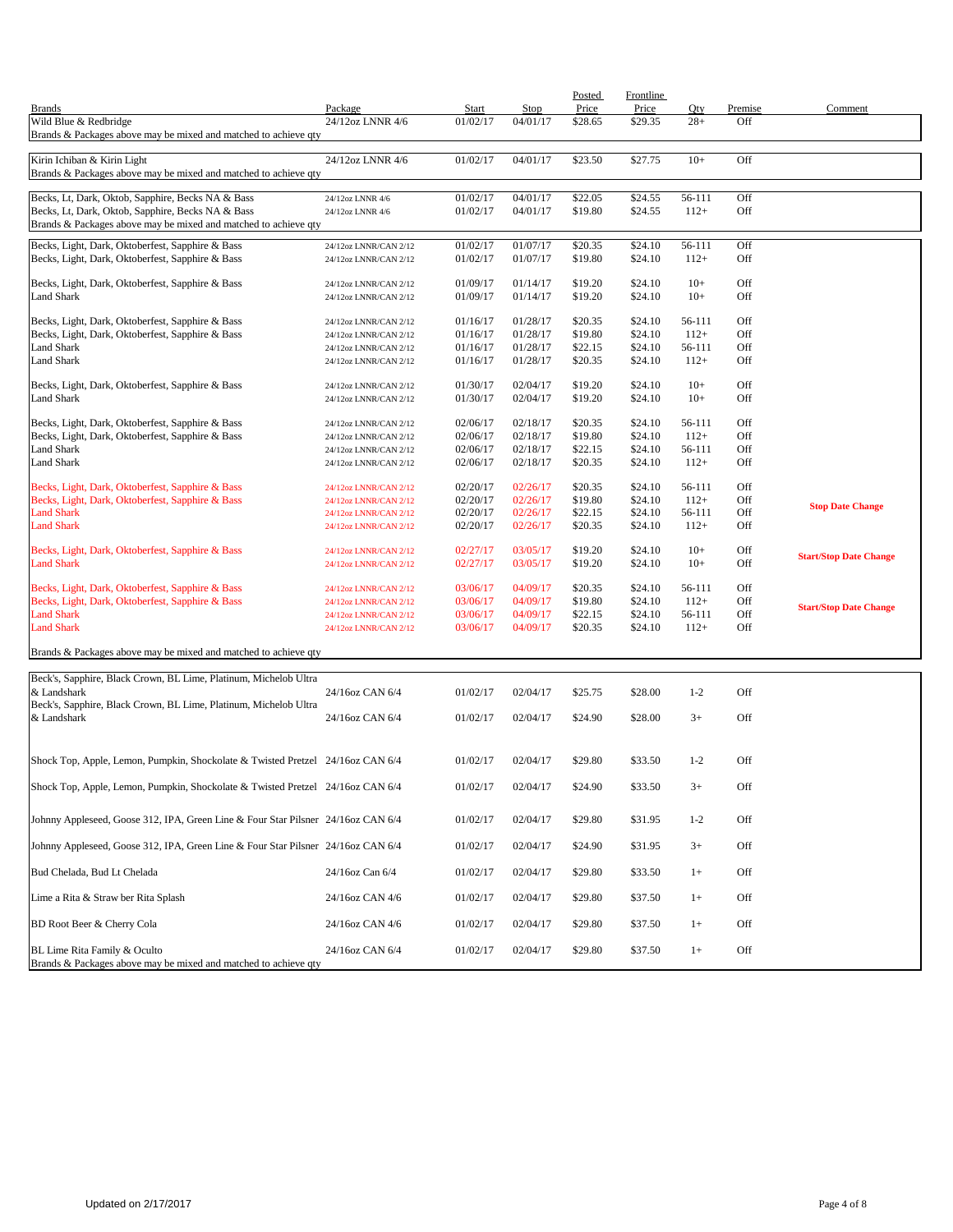| <b>Brands</b>                                                                                                                                                                         | Package              | Start    | <b>Stop</b> | Posted<br>Price | Frontline<br>Price | Qty       | Premise | Comment |
|---------------------------------------------------------------------------------------------------------------------------------------------------------------------------------------|----------------------|----------|-------------|-----------------|--------------------|-----------|---------|---------|
| Beck's, Sapphire, Black Crown, BL Lime, Platinum, Michelob Ultra<br>& Landshark                                                                                                       | 24/16oz CAN 6/4      | 02/06/17 | 04/01/17    | \$25.75         | \$28.00            | $1 - 2$   | Off     |         |
| Beck's, Sapphire, Black Crown, BL Lime, Platinum, Michelob Ultra<br>& Landshark                                                                                                       | 24/16oz CAN 6/4      | 02/06/17 | 04/01/17    | \$24.90         | \$28.00            | $3+$      | Off     |         |
|                                                                                                                                                                                       |                      |          |             |                 |                    |           |         |         |
| Shock Top, Apple, Lemon, Pumpkin, Shockolate & Twisted Pretzel 24/16oz CAN 6/4                                                                                                        |                      | 02/06/17 | 04/01/17    | \$29.80         | \$33.50            | $1 - 2$   | Off     |         |
| Shock Top, Apple, Lemon, Pumpkin, Shockolate & Twisted Pretzel 24/16oz CAN 6/4                                                                                                        |                      | 02/06/17 | 04/01/17    | \$24.90         | \$33.50            | $3+$      | Off     |         |
| Johnny Appleseed, Goose 312, IPA, Green Line & Four Star Pilsner 24/16oz CAN 6/4                                                                                                      |                      | 02/06/17 | 04/01/17    | \$29.80         | \$31.95            | $1 - 2$   | Off     |         |
| Johnny Appleseed, Goose 312, IPA, Green Line & Four Star Pilsner 24/16oz CAN 6/4                                                                                                      |                      | 02/06/17 | 04/01/17    | \$24.90         | \$31.95            | $3+$      | Off     |         |
| Bud Chelada, Bud Lt Chelada                                                                                                                                                           | 24/16oz Can 6/4      | 02/06/17 | 04/01/17    | \$29.80         | \$33.50            | $1+$      | Off     |         |
| Lime a Rita & Straw ber Rita Splash                                                                                                                                                   | 24/16oz CAN 4/6      | 02/06/17 | 04/01/17    | \$29.80         | \$37.50            | $1+$      | Off     |         |
| BL Lime Rita Family & Oculto<br>Brands & Packages above may be mixed and matched to achieve qty                                                                                       | 24/16oz CAN 6/4      | 02/06/17 | 04/01/17    | \$29.80         | \$37.50            | $1+$      | Off     |         |
| <b>Boddington's Pub</b>                                                                                                                                                               | 24/16oz CAN 6/4      | 01/02/17 | 04/01/17    | \$39.15         | \$41.75            | $72+$     | Off     |         |
| BP Blueberry, Oktoberfest, Pumpkin, Summer, Winter, Spring, Toasted Lager,<br>Hoptical Illusion & Mosaic Session IPA                                                                  | 24/12oz LNNR 4/6     | 01/02/17 | 01/28/17    | \$27.70         | \$30.90            | $25 - 55$ | Off     |         |
| BP Blueberry, Oktoberfest, Pumpkin, Summer, Winter, Spring, Toasted Lager,<br>Hoptical Illusion & Mosaic Session IPA                                                                  | 24/12oz LNNR 4/6     | 01/02/17 | 01/28/17    | \$26.70         | \$30.90            | $56+$     | Off     |         |
| Goose 312, 312 Pale Ale, Honkers, IPA, Winter, Summer, Harvest Ale, Sixth Day,                                                                                                        |                      |          |             |                 |                    |           |         |         |
| Endless IPA, Rambler IPA, Oktob, Preseason, 10 Hills Pale Ale, Four Star, Green Line<br>& Appleseed<br>Goose 312, 312 Pale Ale, Honkers, IPA, Winter, Summer, Harvest Ale, Sixth Day, | 24/12oz LNNR/Can 4/6 | 01/02/17 | 01/28/17    | \$27.70         | \$30.90            | $25 - 55$ | Off     |         |
| Endless IPA, Rambler IPA, Oktob, Preseason, 10 Hills Pale Ale, Four Star, Green Line<br>& Appleseed                                                                                   | 24/12oz LNNR/Can 4/6 | 01/02/17 | 01/28/17    | \$26.70         | \$30.90            | $56+$     | Off     |         |
| Brands & Packages above may be mixed and matched to achieve qty                                                                                                                       |                      |          |             |                 |                    |           |         |         |
| BP Blueberry, Oktoberfest, Pumpkin, Summer, Winter, Spring, Toasted Lager,<br>Hoptical Illusion & Mosaic Session IPA                                                                  | 24/12oz LNNR 4/6     | 01/30/17 | 02/04/17    | \$19.20         | \$30.90            | $10+$     | Off     |         |
| Goose 312, 312 Pale Ale, Honkers, IPA, Winter, Summer, Harvest Ale, Sixth Day,<br>Endless IPA, Rambler IPA, Oktob, Preseason, 10 Hills Pale Ale, Four Star, Green Line                |                      |          |             |                 |                    |           |         |         |
| & Appleseed<br>Goose 312, 312 Pale Ale, Honkers, IPA, Winter, Summer, Harvest Ale, Sixth Day,                                                                                         | 24/12oz LNNR/Can 4/6 | 01/30/17 | 02/04/17    | \$27.70         | \$30.90            | $25 - 55$ | Off     |         |
| Endless IPA, Rambler IPA, Oktob, Preseason, 10 Hills Pale Ale, Four Star, Green Line<br>& Appleseed                                                                                   | 24/12oz LNNR/Can 4/6 | 01/30/17 | 02/04/17    | \$26.70         | \$30.90            | $56+$     | Off     |         |
| Brands & Packages above may be mixed and matched to achieve qty<br>BP Blueberry, Oktoberfest, Pumpkin, Summer, Winter, Spring, Toasted Lager,                                         |                      |          |             |                 |                    |           |         |         |
| Hoptical Illusion & Mosaic Session IPA<br>BP Blueberry, Oktoberfest, Pumpkin, Summer, Winter, Spring, Toasted Lager,                                                                  | 24/12oz LNNR 4/6     | 02/06/17 | 03/11/17    | \$27.70         | \$30.90            | $25 - 55$ | Off     |         |
| Hoptical Illusion & Mosaic Session IPA                                                                                                                                                | 24/12oz LNNR 4/6     | 02/06/17 | 03/11/17    | \$26.70         | \$30.90            | $56+$     | Off     |         |
| Goose 312, 312 Pale Ale, Honkers, IPA, Winter, Summer, Harvest Ale, Sixth Day,<br>Endless IPA, Rambler IPA, Oktob, Preseason, 10 Hills Pale Ale, Four Star, Green Line                |                      |          |             |                 |                    |           |         |         |
| & Appleseed<br>Goose 312, 312 Pale Ale, Honkers, IPA, Winter, Summer, Harvest Ale, Sixth Day,                                                                                         | 24/12oz LNNR/Can 4/6 | 02/06/17 | 03/11/17    | \$27.70         | \$30.90            | $25 - 55$ | Off     |         |
| Endless IPA, Rambler IPA, Oktob, Preseason, 10 Hills Pale Ale, Four Star, Green Line<br>& Appleseed<br>Brands & Packages above may be mixed and matched to achieve gty                | 24/12oz LNNR/Can 4/6 | 02/06/17 | 03/11/17    | \$26.70         | \$30.90            | $56+$     | Off     |         |
| BP Blueberry, Oktoberfest, Pumpkin, Summer, Winter, Spring, Toasted Lager,                                                                                                            |                      |          |             |                 |                    |           |         |         |
| Hoptical Illusion & Mosaic Session IPA<br>BP Blueberry, Oktoberfest, Pumpkin, Summer, Winter, Spring, Toasted Lager,                                                                  | 24/12oz LNNR 4/6     | 03/13/17 | 03/19/17    | \$27.70         | \$30.90            | $25 - 55$ | Off     |         |
| Hoptical Illusion & Mosaic Session IPA                                                                                                                                                | 24/12oz LNNR 4/6     | 03/13/17 | 03/19/17    | \$26.70         | \$30.90            | $56+$     | Off     |         |
| Goose 312, 312 Pale Ale, Honkers, IPA, Winter, Summer, Harvest Ale, Sixth Day,<br>Endless IPA, Rambler IPA, Oktob, Preseason, 10 Hills Pale Ale, Four Star, Green Line<br>& Appleseed | 24/12oz LNNR/Can 4/6 | 03/13/17 | 03/19/17    | \$19.20         | \$30.90            | $10+$     | Off     |         |
| Brands & Packages above may be mixed and matched to achieve gty                                                                                                                       |                      |          |             |                 |                    |           |         |         |
| BP Blueberry, Oktoberfest, Pumpkin, Summer, Winter, Spring, Toasted Lager,<br>Hoptical Illusion & Mosaic Session IPA                                                                  | 24/12oz LNNR 4/6     | 03/20/17 | 07/01/17    | \$27.70         | \$30.90            | $25 - 55$ | Off     |         |
| BP Blueberry, Oktoberfest, Pumpkin, Summer, Winter, Spring, Toasted Lager,<br>Hoptical Illusion & Mosaic Session IPA                                                                  | 24/12oz LNNR 4/6     | 03/20/17 | 07/01/17    | \$26.70         | \$30.90            | $56+$     | Off     |         |
| Goose 312, 312 Pale Ale, Honkers, IPA, Winter, Summer, Harvest Ale, Sixth Day,                                                                                                        |                      |          |             |                 |                    |           |         |         |
| Endless IPA, Rambler IPA, Oktob, Preseason, 10 Hills Pale Ale, Four Star, Green Line<br>& Appleseed<br>Goose 312, 312 Pale Ale, Honkers, IPA, Winter, Summer, Harvest Ale, Sixth Day, | 24/12oz LNNR/Can 4/6 | 03/20/17 | 07/01/17    | \$27.70         | \$30.90            | $25 - 55$ | Off     |         |
| Endless IPA, Rambler IPA, Oktob, Preseason, 10 Hills Pale Ale, Four Star, Green Line<br>& Appleseed                                                                                   | 24/12oz LNNR/Can 4/6 | 03/20/17 | 07/01/17    | \$26.70         | \$30.90            | $56+$     | Off     |         |
| Brands & Packages above may be mixed and matched to achieve qty                                                                                                                       |                      |          |             |                 |                    |           |         |         |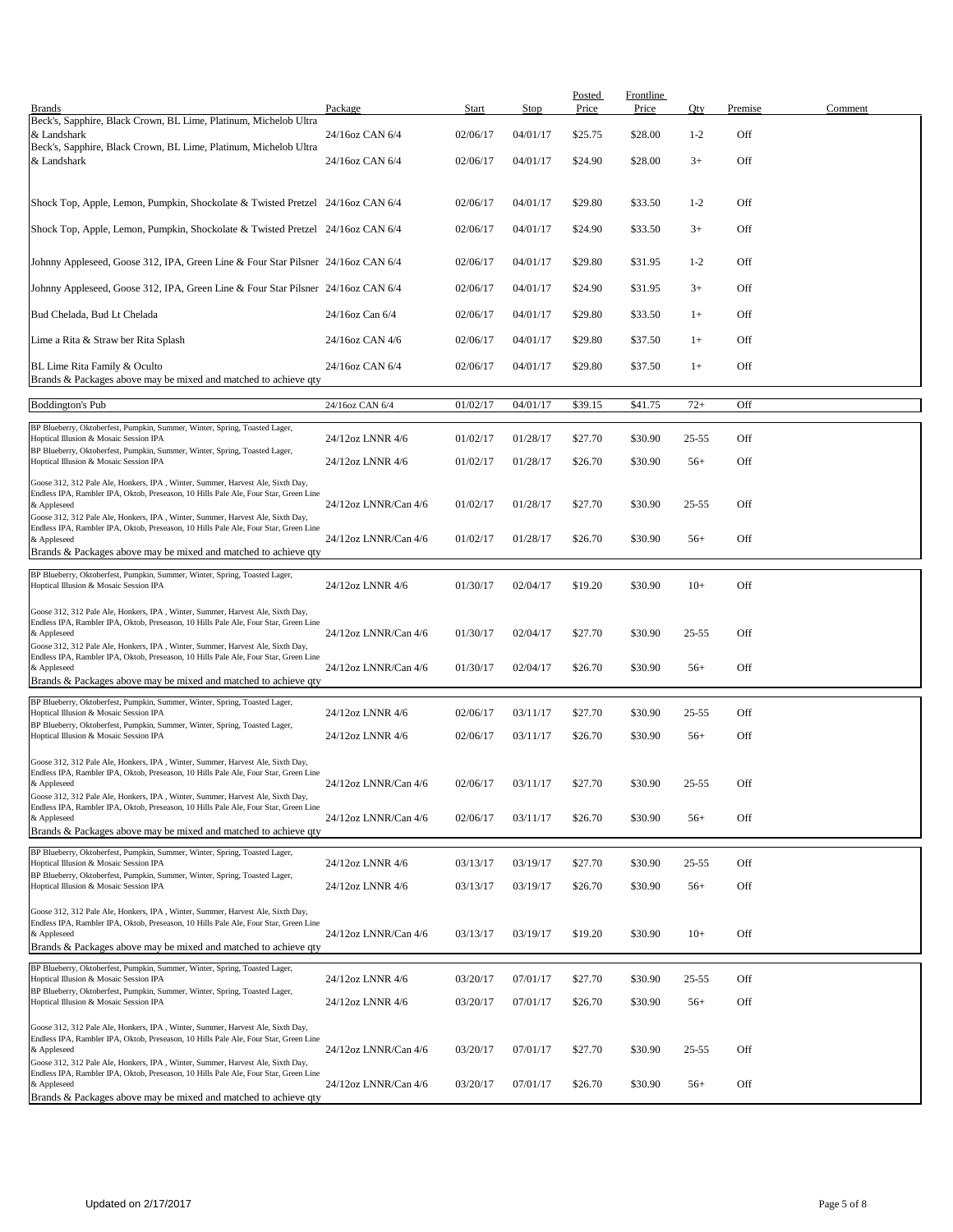| <b>Brands</b>                                                                                                                                     | Package                                                                      | <b>Start</b>         | <b>Stop</b>          | <b>Posted</b><br>Price | <b>Frontline</b><br>Price | Qty               | Premise    | Comment |
|---------------------------------------------------------------------------------------------------------------------------------------------------|------------------------------------------------------------------------------|----------------------|----------------------|------------------------|---------------------------|-------------------|------------|---------|
| Shock Top, Wheat IPA, Lemon, Pumpkin, Variety, Apple, Winter, Honey Bourbon,<br>Choc, Pretzel & Ginger                                            | 24/12oz LNNR/Can 2/12                                                        | 01/02/17             | 01/21/17             | \$24.60                | \$27.75                   | 14-55             | Off        |         |
| Shock Top, Wheat IPA, Lemon, Pumpkin, Variety, Apple, Winter, Honey Bourbon,                                                                      |                                                                              |                      |                      |                        |                           |                   |            |         |
| Choc, Pretzel & Ginger<br>Shock Top, Wheat IPA, Lemon, Pumpkin, Variety, Apple, Winter, Honey Bourbon,                                            | 24/12oz LNNR/Can 2/12                                                        | 01/02/17             | 01/21/17             | \$23.60                | \$27.75                   | 56-111            | Off        |         |
| Choc, Pretzel & Ginger                                                                                                                            | 24/12oz LNNR/Can 2/12                                                        | 01/02/17             | 01/21/17             | \$22.60                | \$27.75                   | $112+$            | Off        |         |
| Goose 312, 312 Pale, Honkers, IPA, Winter, Summer, Fall, Harvest Ale, Endless IPA,<br>Winter, Four Star, Green Line, Preseason & Johnny Appleseed | 24/12oz LNNR/CN 2/12                                                         | 01/02/17             | 01/21/17             | \$26.25                | \$29.65                   | 14-55             | Off        |         |
| Goose 312, 312 Pale, Honkers, IPA, Winter, Summer, Fall, Harvest Ale, Endless IPA,<br>Winter, Four Star, Green Line, Preseason & Johnny Appleseed | 24/12oz LNNR/CN 2/12                                                         | 01/02/17             | 01/21/17             | \$25.25                | \$29.65                   | $56+$             | Off        |         |
| Stella, Stella Cidre, Hoegaarden, Belgian Sampler                                                                                                 | 24/11.2oz LNNR/Can 2/12 &<br>20/14.9oz Can 2/12                              | 01/02/17             | 01/21/17             | \$27.50                | \$33.30                   | 14-199            | Off        |         |
| Stella, Stella Cidre, Hoegaarden, Belgian Sampler                                                                                                 | 24/11.2oz LNNR/Can 2/12 &<br>20/14.9oz Can 2/12                              | 01/02/17             | 01/21/17             | \$26.50                | \$33.30                   | $200+$            | Off        |         |
| Brands & Packages above may be mixed and matched to achieve qty                                                                                   |                                                                              |                      |                      |                        |                           |                   |            |         |
| Shock Top, Wheat IPA, Lemon, Pumpkin, Variety, Apple, Winter, Honey Bourbon,                                                                      | 24/12oz LNNR/Can 2/12                                                        | 01/02/17             | 01/21/17             | \$24.60                | \$27.75                   | 14-55             | Off        |         |
| Choc, Pretzel & Ginger<br>Shock Top, Wheat IPA, Lemon, Pumpkin, Variety, Apple, Winter, Honey Bourbon,                                            | 24/12oz LNNR/Can 2/12                                                        | 01/02/17             | 01/21/17             | \$23.60                | \$27.75                   | 56-111            | Off        |         |
| Choc, Pretzel & Ginger<br>Shock Top, Wheat IPA, Lemon, Pumpkin, Variety, Apple, Winter, Honey Bourbon,                                            |                                                                              |                      |                      |                        |                           |                   |            |         |
| Choc, Pretzel & Ginger                                                                                                                            | 24/12oz LNNR/Can 2/12                                                        | 01/02/17             | 01/21/17             | \$22.60                | \$27.75                   | $112+$            | Off        |         |
| Goose 312, 312 Pale, Honkers, IPA, Winter, Summer, Fall, Harvest Ale, Endless IPA,<br>Winter, Four Star, Green Line, Preseason & Johnny Appleseed | 24/12oz LNNR/CN 2/12                                                         | 01/02/17             | 01/21/17             | \$26.25                | \$29.65                   | 14-55             | Off        |         |
| Goose 312, 312 Pale, Honkers, IPA, Winter, Summer, Fall, Harvest Ale, Endless IPA,<br>Winter, Four Star, Green Line, Preseason & Johnny Appleseed | 24/12oz LNNR/CN 2/12                                                         | 01/02/17             | 01/21/17             | \$25.25                | \$29.65                   | $56+$             | Off        |         |
| Brands & Packages above may be mixed and matched to achieve qty                                                                                   |                                                                              |                      |                      |                        |                           |                   |            |         |
| Goose Seasonal Sampler                                                                                                                            | 24/12oz Can                                                                  | 01/02/17             | 04/01/17             | \$25.45                | \$28.85                   | 14-55             | Off        |         |
| Goose Seasonal Sampler<br>Brands & Packages above may be mixed and matched to achieve qty                                                         | 24/12oz Can                                                                  | 01/02/17             | 04/01/17             | \$24.45                | \$28.85                   | $56+$             | Off        |         |
|                                                                                                                                                   |                                                                              |                      |                      |                        |                           |                   |            |         |
| Goose Seasonal Sampler<br>Goose Seasonal Sampler                                                                                                  | 24/12oz LNNR<br>24/12oz LNNR                                                 | 01/02/17<br>01/02/17 | 04/01/17<br>04/01/17 | \$26.80<br>\$25.50     | \$28.85<br>\$28.85        | $10-55$<br>56-111 | Off<br>Off |         |
| Goose Seasonal Sampler                                                                                                                            | 24/12oz LNNR                                                                 | 01/02/17             | 04/01/17             | \$24.50                | \$28.85                   | $112+$            | Off        |         |
| Brands & Packages above may be mixed and matched to achieve qty                                                                                   |                                                                              |                      |                      |                        |                           |                   |            |         |
| Stella Artois                                                                                                                                     | 20/9.6oz LNR                                                                 | 01/02/17             | 04/01/17             | \$19.90                | \$21.95                   | $3+$              | Off        |         |
| Stella Artois, Cidre, Hoegaarden, Leffe Blonde/Brown                                                                                              | 24/11.2oz LNNR/Can 4/6                                                       | 01/02/17             | 01/21/17             | \$26.75                | \$32.55                   | 72-111            | Off        |         |
| Stella Artois, Cidre, Hoegaarden, Leffe Blonde/Brown                                                                                              | 24/11.2oz LNNR/Can 4/6                                                       | 01/02/17             | 01/21/17             | \$25.75                | \$32.55                   | $112+$            | Off        |         |
| Brands & Packages above may be mixed and matched to achieve qty                                                                                   |                                                                              |                      |                      |                        |                           |                   |            |         |
| Stella Artois, Cidre, Hoegaarden, Leffe Blonde/Brown                                                                                              | 24/11.2oz LNNR/CN 4/6                                                        | 01/23/17             | 02/04/17             | \$26.40                | \$32.55                   | 56-111            | Off        |         |
| Stella Artois, Cidre, Hoegaarden, Leffe Blonde/Brown                                                                                              | 24/11.2oz LNNR/CN 4/6                                                        | 01/23/17             | 02/04/17             | \$25.75                | \$32.55                   | 112-215           | Off        |         |
| Stella Artois, Cidre, Hoegaarden, Leffe Blonde/Brown                                                                                              | 24/11.2oz LNNR/CN 4/6                                                        | 01/23/17             | 02/04/17             | \$24.46                | \$32.55                   | $216+$            | Off        |         |
| Stella, Stella Cidre, Hoegaarden, Belgian Sampler                                                                                                 | 24/11.2oz LNNR/Can 2/12 &<br>20/14.9oz Can 2/12<br>24/11.2oz LNNR/Can 2/12 & | 01/23/17             | 02/04/17             | \$30.30                | \$33.30                   | $1 - 4$           | Off        |         |
| Stella, Stella Cidre, Hoegaarden, Belgian Sampler                                                                                                 | 20/14.9oz Can 2/12                                                           | 01/23/17             | 02/04/17             | \$27.00                | \$33.30                   | $5 - 55$          | Off        |         |
| Stella, Stella Cidre, Hoegaarden, Belgian Sampler                                                                                                 | 24/11.2oz LNNR/Can 2/12 &<br>20/14.9oz Can 2/12<br>24/11.2oz LNNR/Can 2/12 & | 01/23/17             | 02/04/17             | \$26.40                | \$33.30                   | 56-111            | Off        |         |
| Stella, Stella Cidre, Hoegaarden, Belgian Sampler<br>Brands & Packages above may be mixed and matched to achieve qty                              | 20/14.9oz Can 2/12                                                           | 01/23/17             | 02/04/17             | \$25.75                | \$33.30                   | $112+$            | Off        |         |
| Stella Artois, Cidre, Hoegaarden, Leffe Blonde/Brown                                                                                              |                                                                              | 02/06/17             | 02/11/17             | \$29.25                | \$32.55                   | $15 - 55$         | Off        |         |
| Stella Artois, Cidre, Hoegaarden, Leffe Blonde/Brown                                                                                              | 24/11.2oz LNNR/CN 4/6<br>24/11.2oz LNNR/CN 4/6                               | 02/06/17             | 02/11/17             | \$26.40                | \$32.55                   | 56-111            | Off        |         |
| Stella Artois, Cidre, Hoegaarden, Leffe Blonde/Brown                                                                                              | 24/11.2oz LNNR/CN 4/6                                                        | 02/06/17             | 02/11/17             | \$25.75                | \$32.55                   | $112+$            | Off        |         |
| Stella, Stella Cidre, Hoegaarden, Belgian Sampler                                                                                                 | 24/11.2oz LNNR/Can 2/12 &<br>20/14.9oz Can 2/12<br>24/11.2oz LNNR/Can 2/12 & | 02/06/17             | 02/11/17             | \$30.30                | \$33.30                   | $1 - 4$           | Off        |         |
| Stella, Stella Cidre, Hoegaarden, Belgian Sampler                                                                                                 | 20/14.9oz Can 2/12<br>24/11.2oz LNNR/Can 2/12 &                              | 02/06/17             | 02/11/17             | \$27.00                | \$33.30                   | $5 - 55$          | Off        |         |
| Stella, Stella Cidre, Hoegaarden, Belgian Sampler                                                                                                 | 20/14.9oz Can 2/12<br>24/11.2oz LNNR/Can 2/12 &                              | 02/06/17             | 02/11/17             | \$26.40                | \$33.30                   | 56-111            | Off        |         |
| Stella, Stella Cidre, Hoegaarden, Belgian Sampler<br>Brands & Packages above may be mixed and matched to achieve qty                              | 20/14.9oz Can 2/12                                                           | 02/06/17             | 02/11/17             | \$25.75                | \$33.30                   | $112+$            | Off        |         |
|                                                                                                                                                   |                                                                              |                      |                      |                        |                           |                   |            |         |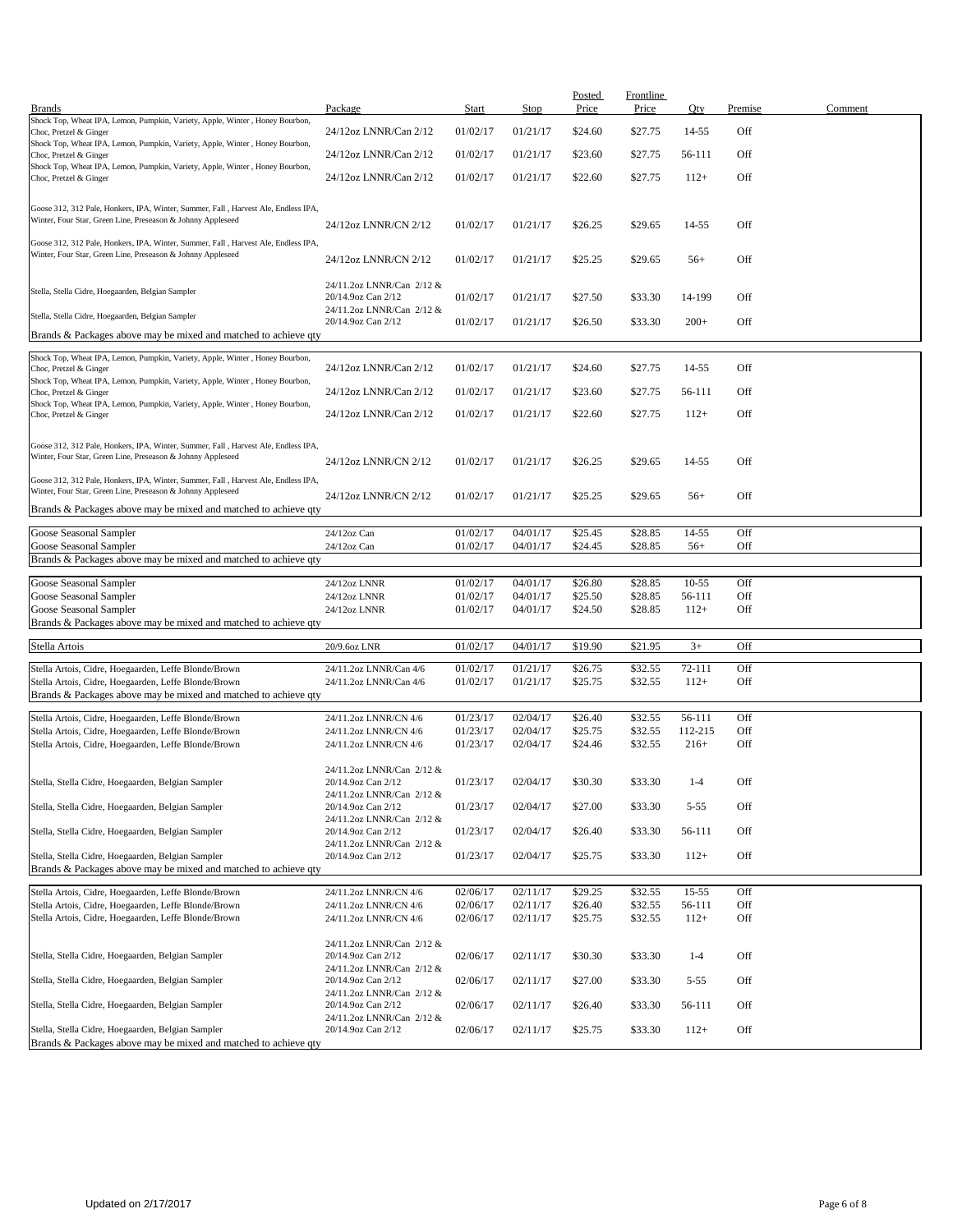|                                                                                         |                           |          |          | <b>Posted</b> | Frontline |          |          |         |
|-----------------------------------------------------------------------------------------|---------------------------|----------|----------|---------------|-----------|----------|----------|---------|
| <b>Brands</b>                                                                           | Package                   | Start    | Stop     | Price         | Price     | Qty      | Premise  | Comment |
| Stella Artois, Cidre, Hoegaarden, Leffe Blonde/Brown                                    | 24/11.2oz LNNR/CN 4/6     | 02/13/17 | 04/01/17 | \$26.40       | \$32.55   | 56-111   | Off      |         |
| Stella Artois, Cidre, Hoegaarden, Leffe Blonde/Brown                                    | 24/11.2oz LNNR/CN 4/6     | 02/13/17 | 04/01/17 | \$25.75       | \$32.55   | 112-215  | Off      |         |
| Stella Artois, Cidre, Hoegaarden, Leffe Blonde/Brown                                    | 24/11.2oz LNNR/CN 4/6     | 02/13/17 | 04/01/17 | \$24.46       | \$32.55   | $216+$   | Off      |         |
|                                                                                         |                           |          |          |               |           |          |          |         |
|                                                                                         | 24/11.2oz LNNR/Can 2/12 & |          |          |               |           |          |          |         |
| Stella, Stella Cidre, Hoegaarden, Belgian Sampler                                       | 20/14.9oz Can 2/12        | 02/13/17 | 04/01/17 | \$30.30       | \$33.30   | $1 - 4$  | Off      |         |
|                                                                                         | 24/11.2oz LNNR/Can 2/12 & |          |          |               |           |          |          |         |
| Stella, Stella Cidre, Hoegaarden, Belgian Sampler                                       | 20/14.9oz Can 2/12        | 02/13/17 | 04/01/17 | \$27.00       | \$33.30   | $5 - 55$ | Off      |         |
|                                                                                         | 24/11.2oz LNNR/Can 2/12 & |          |          |               |           |          |          |         |
| Stella, Stella Cidre, Hoegaarden, Belgian Sampler                                       | 20/14.9oz Can 2/12        | 02/13/17 | 04/01/17 | \$26.40       | \$33.30   | 56-111   | Off      |         |
|                                                                                         | 24/11.2oz LNNR/Can 2/12 & |          |          |               |           |          |          |         |
| Stella, Stella Cidre, Hoegaarden, Belgian Sampler                                       | 20/14.9oz Can 2/12        | 02/13/17 | 04/01/17 | \$25.75       | \$33.30   | $112+$   | Off      |         |
| Brands & Packages above may be mixed and matched to achieve qty                         |                           |          |          |               |           |          |          |         |
|                                                                                         |                           |          |          |               |           |          |          |         |
| Montejo                                                                                 | 24/12oz Can 2/12          | 01/02/17 | 04/01/17 | \$19.95       | \$23.00   | $5+$     | Off & On |         |
|                                                                                         |                           |          |          |               |           |          |          |         |
| Kona Longboard, Fire Rock, Pipeline, Wailua Wheat, Koko Brown, Castaway, Big            |                           |          | 02/11/17 | \$25.56       | \$28.76   | 15-24    | On & Off |         |
| Wave, Lemongrass & Lavaman                                                              | 24/12oz LNNR 4/6          | 01/02/17 |          |               |           |          |          |         |
| Kona Longboard, Fire Rock, Pipeline, Wailua Wheat, Koko Brown, Castaway, Big            | 24/12oz LNNR 4/6          | 01/02/17 | 02/11/17 | \$23.56       | \$28.76   | $25+$    | On & Off |         |
| Wave, Lemongrass & Lavaman                                                              |                           |          |          |               |           |          |          |         |
| Kona Longboard, Fire Rock, Pipeline, Wailua Wheat, Koko Brown, Castaway, Big            |                           |          |          |               |           |          |          |         |
| Wave, Lemongrass & Lavaman                                                              | 24/12oz LNNR 4/6          | 02/27/17 | 04/01/17 | \$25.56       | \$28.76   | $15+$    | On & Off |         |
| Brands & Packages above may be mixed and matched to achieve qty                         |                           |          |          |               |           |          |          |         |
|                                                                                         |                           |          |          |               |           |          |          |         |
|                                                                                         |                           |          |          |               |           |          |          |         |
| Kona Longboard, Castaway, Variety & Big Wave                                            | 2/12/12 LNNR & Can        | 01/09/17 | 01/28/17 | \$23.98       | \$27.18   | $25+$    | On & Off |         |
| Brands & Packages above may be mixed and matched to achieve qty                         |                           |          |          |               |           |          |          |         |
|                                                                                         |                           |          |          |               |           |          |          |         |
| Redhook ESB, IPA, Pilsner, Audible & Seasonal                                           | 24/12oz LNNR 4/6          | 01/30/17 | 02/25/17 | \$23.97       | \$27.17   | $15+$    | Off      |         |
| Brands & Packages above may be mixed and matched to achieve qty                         |                           |          |          |               |           |          |          |         |
|                                                                                         |                           |          |          |               |           |          |          |         |
| Widmer Hefeweizen, Drop Top Amber Ale, Drifter Pale Ale, Rotator IPA, Upheaval,         |                           |          |          |               |           |          |          |         |
| Alchemy & BRRR                                                                          | 24/12oz LNNR 4/6          | 01/30/17 | 02/25/17 | \$28.80       | \$32.00   | $15+$    | Off      |         |
| Brands & Packages above may be mixed and matched to achieve qty                         |                           |          |          |               |           |          |          |         |
| Widmer Omission IPA, Lager & Pale Ale                                                   |                           | 01/30/17 |          |               | \$32.00   | $25+$    | Off      |         |
|                                                                                         | 24/12oz LNNR 4/6          |          | 02/11/17 | \$28.80       |           |          |          |         |
|                                                                                         |                           |          |          |               |           |          |          |         |
| Widmer Omission IPA, Lager & Pale Ale                                                   | 24/12oz LNNR 4/6          | 02/13/17 | 04/29/17 | \$28.80       | \$32.00   | $15+$    | Off      |         |
| Brands & Packages above may be mixed and matched to achieve qty                         |                           |          |          |               |           |          |          |         |
|                                                                                         |                           |          |          |               |           |          |          |         |
| SweetWater 420, IPA & Tacklebox                                                         | 24/12oz LNNR/Can 2/12     | 1/2/17   | 12/30/17 | \$27.00       | \$29.15   | $5+$     | Off      |         |
| Brands & Packages above may be mixed and matched to achieve qty                         |                           |          |          |               |           |          |          |         |
| SweetWater 420, IPA                                                                     | 24/16oz Can 6/4           | 1/2/17   | 12/30/17 | \$28.50       | \$33.45   | $2+$     | Off      |         |
| Brands & Packages above may be mixed and matched to achieve qty                         |                           |          |          |               |           |          |          |         |
|                                                                                         |                           |          |          |               |           |          |          |         |
|                                                                                         |                           |          |          |               |           |          |          |         |
| 3 Daughters Beach Blonde, Rod Bender, Stern Line, Blonde Coffee &                       |                           |          |          |               |           |          |          |         |
| <b>Bimini Twist</b>                                                                     | 24/12oz Can 4/6           | 1/1/17   | 1/28/17  | \$26.95       | \$30.00   | $50+$    | Off      |         |
|                                                                                         |                           |          |          |               |           |          |          |         |
| 3 Daughters Beach Blonde, Rod Bender, Stern Line, Blonde Coffee &                       |                           |          |          |               |           |          |          |         |
| <b>Bimini Twist</b>                                                                     | 24/12oz Can 4/6           | 1/30/17  | 2/25/17  | \$28.00       | \$30.00   | $3+$     | Off      |         |
| Brands & Packages above may be mixed and matched to achieve qty                         |                           |          |          |               |           |          |          |         |
|                                                                                         |                           |          |          |               |           |          |          |         |
| Seagram's Variety                                                                       | 24/12oz Can/LNR 2/12      | 01/02/17 | 01/31/17 | \$18.00       | \$18.90   | $10+$    | Off      |         |
| Brands & Packages above may be mixed and matched to achieve qty                         |                           |          |          |               |           |          |          |         |
|                                                                                         |                           |          |          |               |           |          |          |         |
| Seagram's Hard Soda (Lemon Lime & Orange)                                               | 24/12oz LNNR 4/6          | 02/01/17 | 02/28/17 | \$15.25       | \$23.98   | $5+$     | Off      |         |
| Brands & Packages above may be mixed and matched to achieve qty                         |                           |          |          |               |           |          |          |         |
| Seagrams Family (Wild Bernes, Strawberry Daiquiri, Peach Fuzzy Navel, Classic Lim       |                           |          |          |               |           |          |          |         |
| Margarita, Calypso Colada, Black Cherry Fizz, Bahama Mama, Jamaican Me Happy, Lime      |                           |          |          |               |           |          |          |         |
| Melonade, Pink Punch, Sangria, Mango, Mimosa, Raspberry Lemonade, Watermelon Splash,    |                           |          |          |               |           |          |          |         |
| Blackberry Breezer, Kiwi Strawberry, Aloha Tini, Apple Pomegranate, Orange Swirl & Pink |                           |          |          |               |           |          |          |         |
| Pineapple)                                                                              | 24/12oz LNNR 6/4          | 01/02/17 | 12/31/17 | \$19.16       | \$23.94   | $10+$    | Off      |         |
| Brands & Packages above may be mixed and matched to achieve qty                         |                           |          |          |               |           |          |          |         |
|                                                                                         |                           |          |          |               |           |          |          |         |
| Magic Hat Family (#9, Dream Machine, Vinyl, Rye, Electric Peel, Circus                  |                           |          |          |               |           |          |          |         |
| Boy, Limited Rls, Seasonals)                                                            | 24/12oz LNNR 4/6          | 2/6/17   | 2/28/17  | \$30.30       | \$27.27   | $5+$     | Off      |         |
|                                                                                         |                           |          |          |               |           |          |          |         |
| Magic Hat Family (#9, Dream Machine, Vinyl, Rye, Electric Peel, Circus                  |                           |          |          |               |           |          |          |         |
| Boy, Limited Rls, Seasonals)                                                            | 24/12oz LNNR 4/6          | 5/1/17   | 6/30/17  | \$30.30       | \$27.27   | $5+$     | Off      |         |
|                                                                                         |                           |          |          |               |           |          |          |         |
| Magic Hat Family (#9, Dream Machine, Vinyl, Rye, Electric Peel, Circus                  |                           |          |          |               |           |          |          |         |
| Boy, Limited Rls, Seasonals)                                                            | 24/12oz LNNR 4/6          | 9/1/17   | 10/31/17 | \$30.30       | \$27.27   | $5+$     | Off      |         |
| Brands & Packages above may be mixed and matched to achieve qty                         |                           |          |          |               |           |          |          |         |
|                                                                                         |                           |          |          |               |           |          |          |         |
| Magic Hat Family (#9, Variety Packs & Seasonals)                                        | 24/12oz LNNR 2/12         | 3/1/17   | 4/30/17  | \$27.10       | \$24.15   | $5+$     | Off      |         |
|                                                                                         |                           |          |          |               |           |          |          |         |
| Magic Hat Family (#9, Variety Packs & Seasonals)                                        | 24/12oz LNNR 4/6          | 7/1/17   | 8/31/17  | \$27.10       | \$24.15   | $5+$     | Off      |         |
|                                                                                         |                           |          |          |               |           |          |          |         |
| Magic Hat Family (#9, Variety Packs & Seasonals)                                        | 24/12oz LNNR 4/6          | 12/1/17  | 12/31/17 | \$27.10       | \$24.15   | $5+$     | Off      |         |
| Brands & Packages above may be mixed and matched to achieve qty                         |                           |          |          |               |           |          |          |         |
|                                                                                         |                           |          |          |               |           |          |          |         |